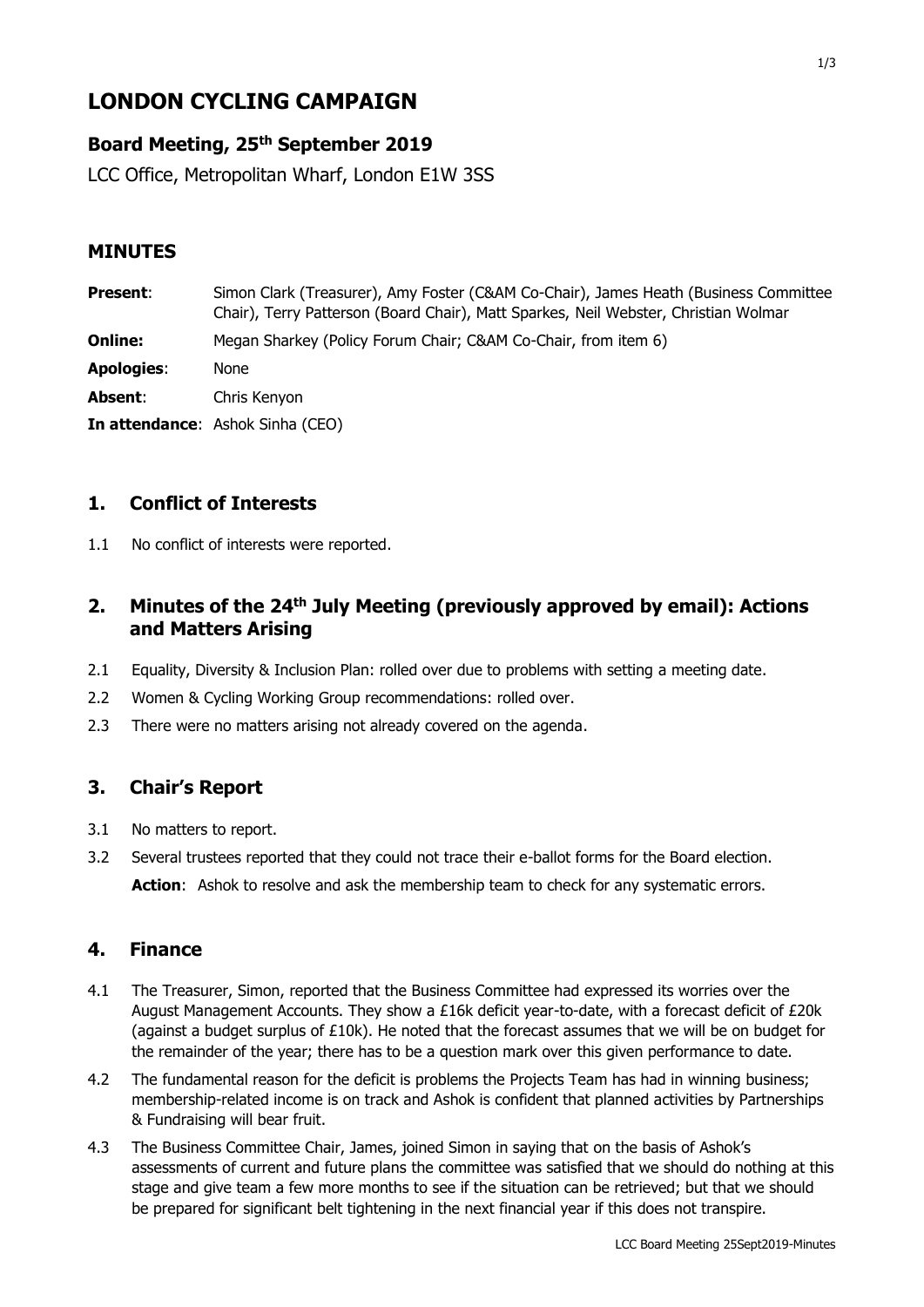- 4.4 Simon stressed that we are talking about fine margins i.e. swings of +/- £20k in a budget of over £1m; but with the reserve at around £120k – lower than required by policy – a negative swing of even this relatively amount can have a big impact on our exposure to risk.
- 4.5 Simon and James concluded by saying that the Business Committee will meet just before the AGM to look at the latest figures and the revised plan that Ashok and the Projects Team are creating.

#### **5. Committee Chairs' Reports**

5.1 These were noted.

#### **6. AGM & Board Election 2019**

- 6.1 The Board agreed that James would move Special Resolutions 1-3 and that Megan would move Special Resolution 4.
- 6.2 It agreed the running order for motions should be: finance motions, special resolutions then ordinary motions.
- 6.3 It also discussed the motions that had been tabled by members and amended via the normal scrutiny process.

#### **7. Risks**

7.1 Ashok presented the table of top risks and mitigations, highlighting the changes that had recently been made. This was approved.

#### **8. CEO's Performance Review**

- 8.1 Terry reported that she had met with Ashok to agree the new reporting and assessment matrix, and that Ashok had entered the proposed metrics (largely based on the 2019-2020 Business Plan and Budget). The matrix and metrics were approved subject to an additional column to be added on "what went well", with trustees noting that an R-A-G approach would generally suffice for reporting performance.
- 8.2 The Board agreed that, formally, the review should be conducted by the Board's HR lead as well as the Chair.
- 8.3 Ashok proposed that the review cycle should match the Budget and Business Plan cycle; this was agreed.

#### **9. Co-Options**

9.1 The Board agreed to recommend to the incoming Board (post-election) that it co-opt Megan (so as to continue the activist development work she has been undertaking on its behalf).

#### **10. Standard Presentation to Groups**

- 10.1 The Board commended Megan on the standard presentation to groups prepared by Megan (covering a systematic process by which LCC Groups can improve their effectiveness).
- 10.2 Trustees felt that the presentation may need to be tailored to individual groups according to their current state of effectiveness and that, rather than being delivered by trustees (who have a broader